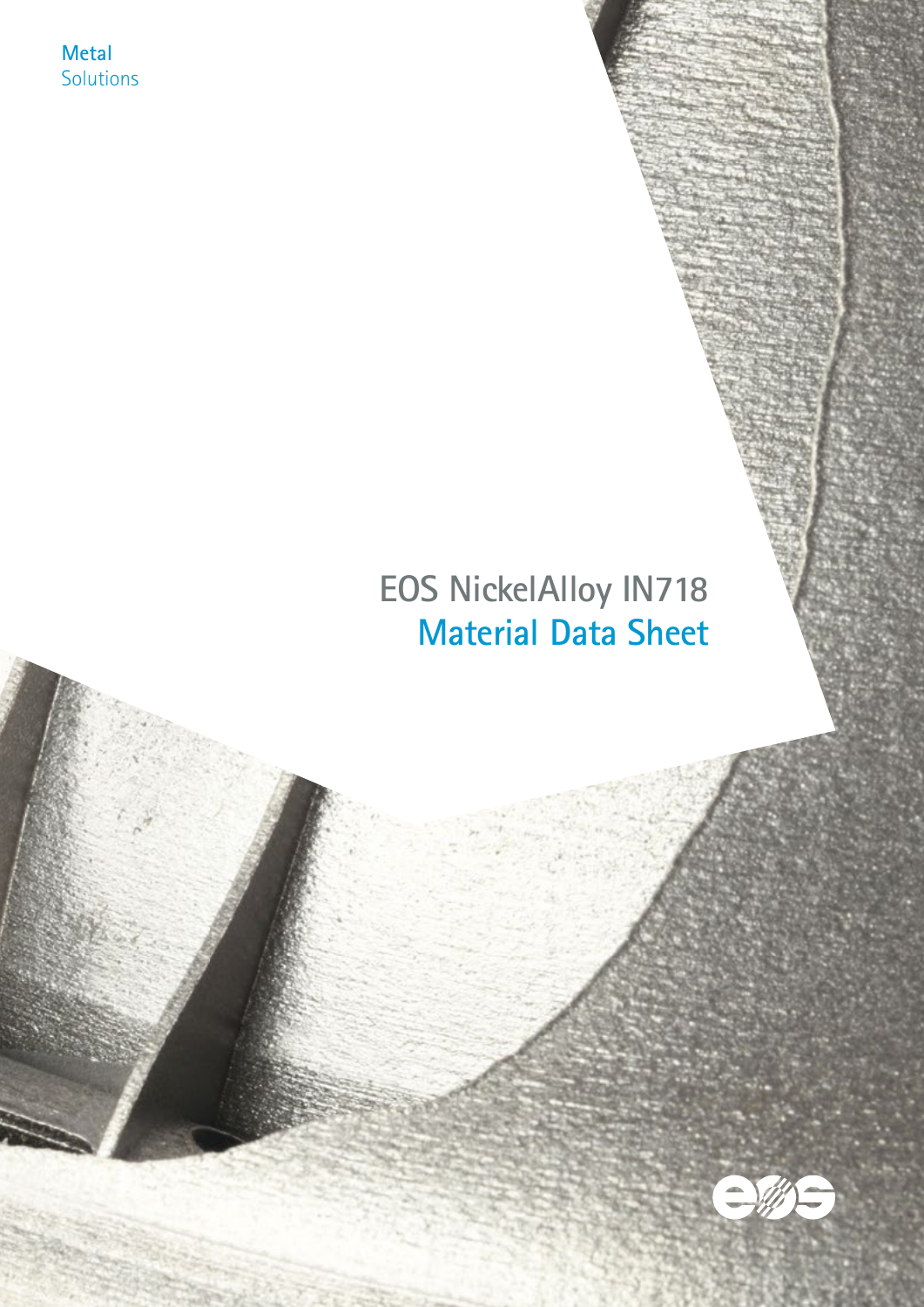## EOS NickelAlloy IN718 **High Temperature Strength and Corrosion Resistance**

EOS NickelAlloy IN718 is a precipitation-hardening nickel-chromium alloy that is characterized by having good tensile, fatigue, creep and rupture strength at temperatures up to 700 °C (1290 °F). Parts built from EOS NickelAlloy IN718 can be easily post-hardened by precipitation-hardening heat treatments.

#### **Main Characteristics:**

#### **Typical Applications:**

- Good tensile, fatigue, creep and rupture strength at temperatures up to 700 °C (1 290 °F)
- $\rightarrow$  Parts are easily precipitation hardened
- $\rightarrow$  Parts can be machined, spark-eroded, welded, micro shot-peened, polished and coated in both as-built and age-hardened states
- $\rightarrow$  Gas turbine components
- $\rightarrow$  Instrumentation parts
- Power industry parts
- ◆ Process industry parts

#### **The EOS Quality Triangle**

EOS uses an approach that is unique in the AM industry, taking each of the three central technical elements of the production process into account: the system, the material and the process. The data resulting from each combination is assigned a Technology Readiness Level (TRL) which makes the expected performance and production capability of the solution transparent.

EOS incorporates these TRLs into the following two categories:

- Premium products (TRL 7-9): offer

highly validated data, proven capability and reproducible part properties. - Core products (TRL 3 and 5): enable early customer access to newest technology still under development and are therefore less mature with less data.

All of the data stated in this material data sheet is produced according to EOS Quality Management System and international standards.

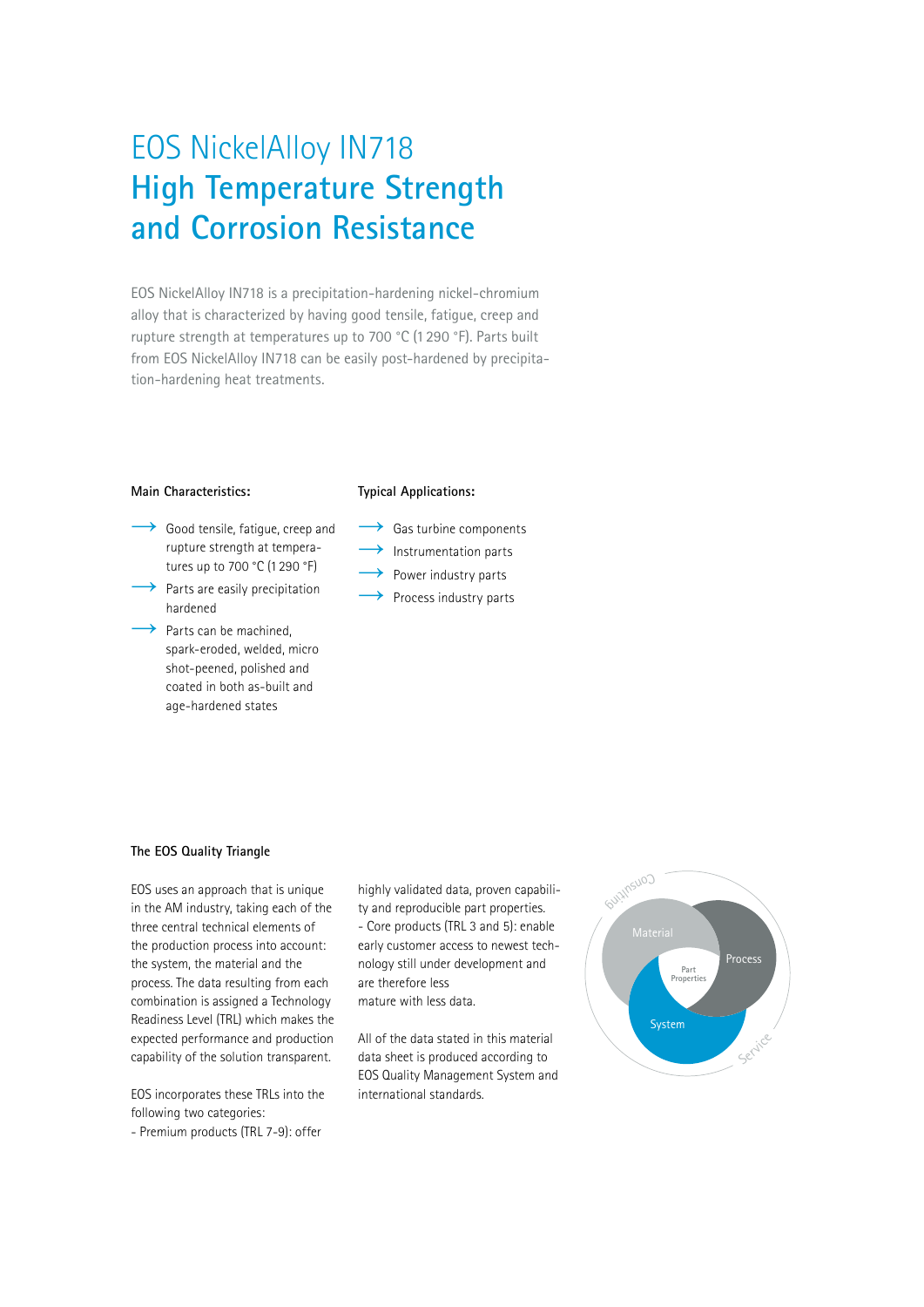## **Powder Properties**

The chemical composition of EOS NickelAlloy IN718 is in compliance with UNS N07718, AMS 5662, AMS 5664, W.Nr 2.4668, DIN NiCr19Fe19NbMo3.

#### **Powder chemical composition (wt.-%)**

| Element      | Min.  | Max.    |
|--------------|-------|---------|
| Fe           |       | Rem.    |
| Ni           | 50.00 | 55.00   |
| Cr           | 17.00 | 21.00   |
| Nb           | 4.75  | 5.50    |
| Mo           | 2.80  | 3.30    |
| Τi           | 0.65  | 1.15    |
| $\mathsf{A}$ | 0.20  | 0.80    |
| Co           |       | 1.00    |
| Cu           |       | 0.30    |
| Si           |       | 0.35    |
| Mn           |       | 0.35    |
| Ta           |       | 0.05    |
| $\mathsf{C}$ |       | 0.08    |
| S            |       | 0.015   |
| P            |       | 0.015   |
| B            |       | 0.006   |
| Pb           |       | 0.0005  |
| Se           |       | 0.0020  |
| Bi           |       | 0.00003 |

#### **Powder particle size**

Generic particle size distribution 20-55 µm

*SEM picture of EOS NickelAlloy IN718 powder.* 

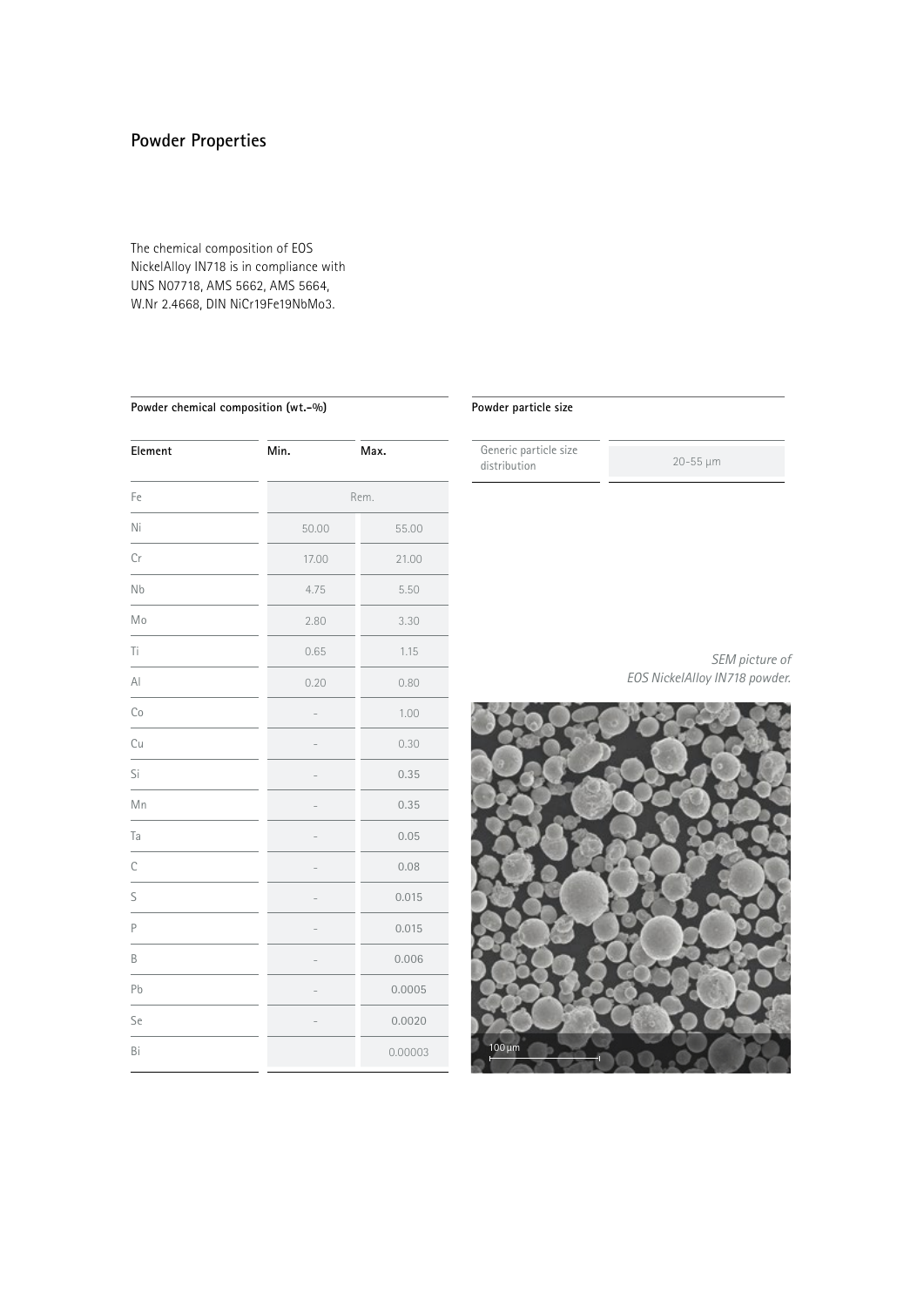



# EOS NickelAlloy IN718 **for EOS M 290 | 40 µm**

Process Information Heat Treatment Physical Part Properties Mechanical Properties Additional Data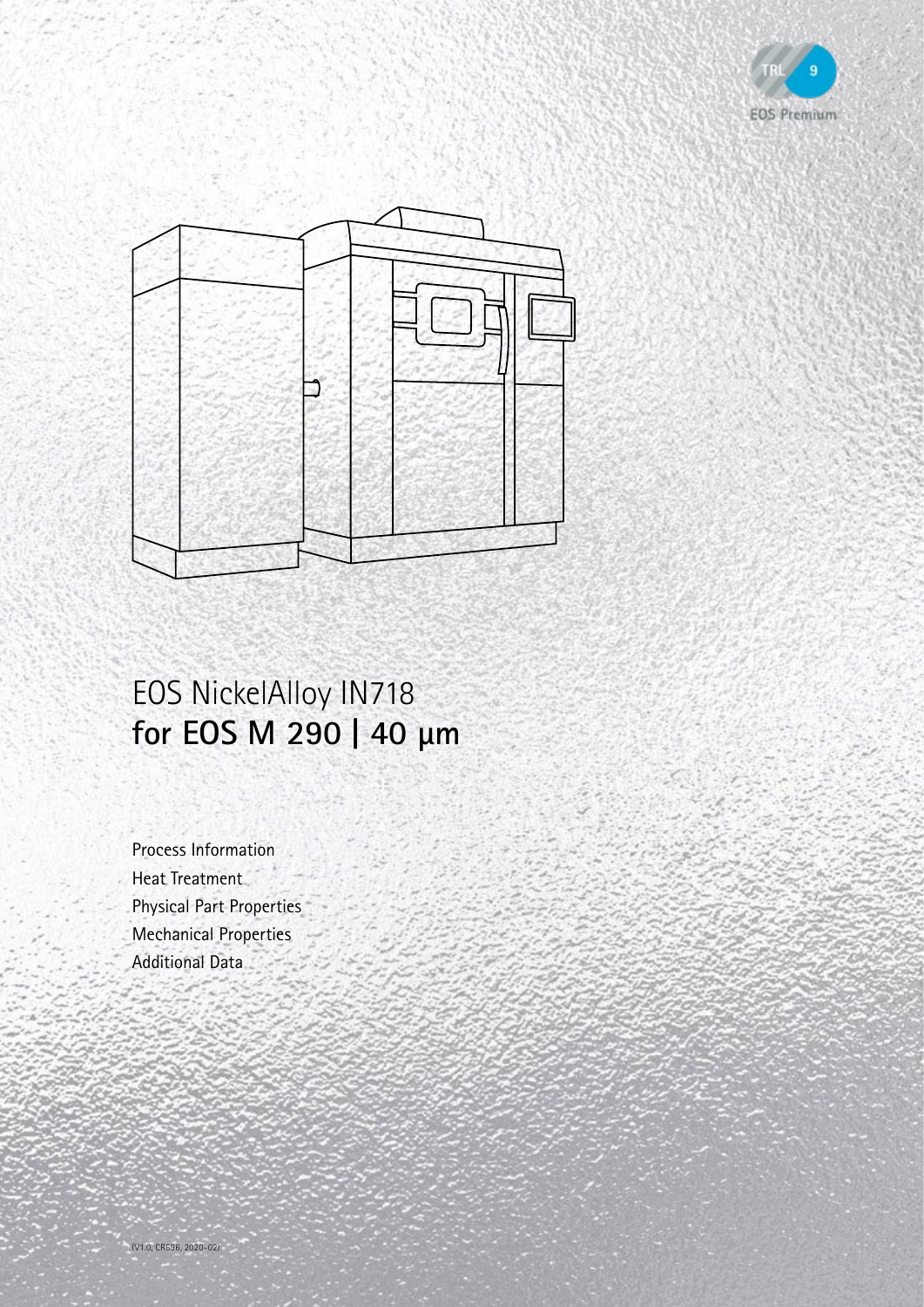### **Process Information EOS NickelAlloy IN718 for EOS M 290 | 40 µm**

| System set-up         | <b>EOS M 290</b>                                                       |
|-----------------------|------------------------------------------------------------------------|
| EOS material set      | IN718 Performance 2.0                                                  |
| EOSPAR name           | IN718 040 PerformanceM291 2xx                                          |
| Software requirements | EOSPRINT 1.7 or newer, EOSPRINT 2.6<br>or newer, EOSYSTEM 2.9 or newer |
| Powder part no.       | 9011-0020                                                              |
| Recoater blade        | FOS HSS Blade                                                          |
| Nozzle                | FOS Grid Nozzle                                                        |
| Inert gas             | Argon                                                                  |
| Sieve                 | $63 \mu m$                                                             |

| Additional information |                               |
|------------------------|-------------------------------|
| Layer thickness        | $40 \mu m$                    |
| Volume rate            | $4.2 \, \text{mm}^3/\text{s}$ |
| Min. wall thickness    | Typical $0.3 - 0.4$ mm        |

## **Heat Treatment**

Heat treatment procedure conform to Aerospace Material Specification AMS 2774 and AMS 5662. As manufactured microstructure for additively manufactured IN718 consists of gamma phase (γ). Heat treatment for IN718 is required to produce desired microstructure and part properties (gamma double prime precipitates, γ"). Heat treatment is also used to relieve stresses.

#### **Step 1:**

**Solution Annealing:** hold at 954 °C (1 750 °F ) for 1 hour per 25 mm (0.98 inch) of thickness, air (/argon) cool

#### **Step 2:**

**Ageing Treatment:** hold at 718 °C (1 325 °F ) 8 hours, furnace cool to 621 °C (1 150 °F ) and hold at 621 °C (1 150 °F ) for total precipitation time of 18 hours, air (/argon) cool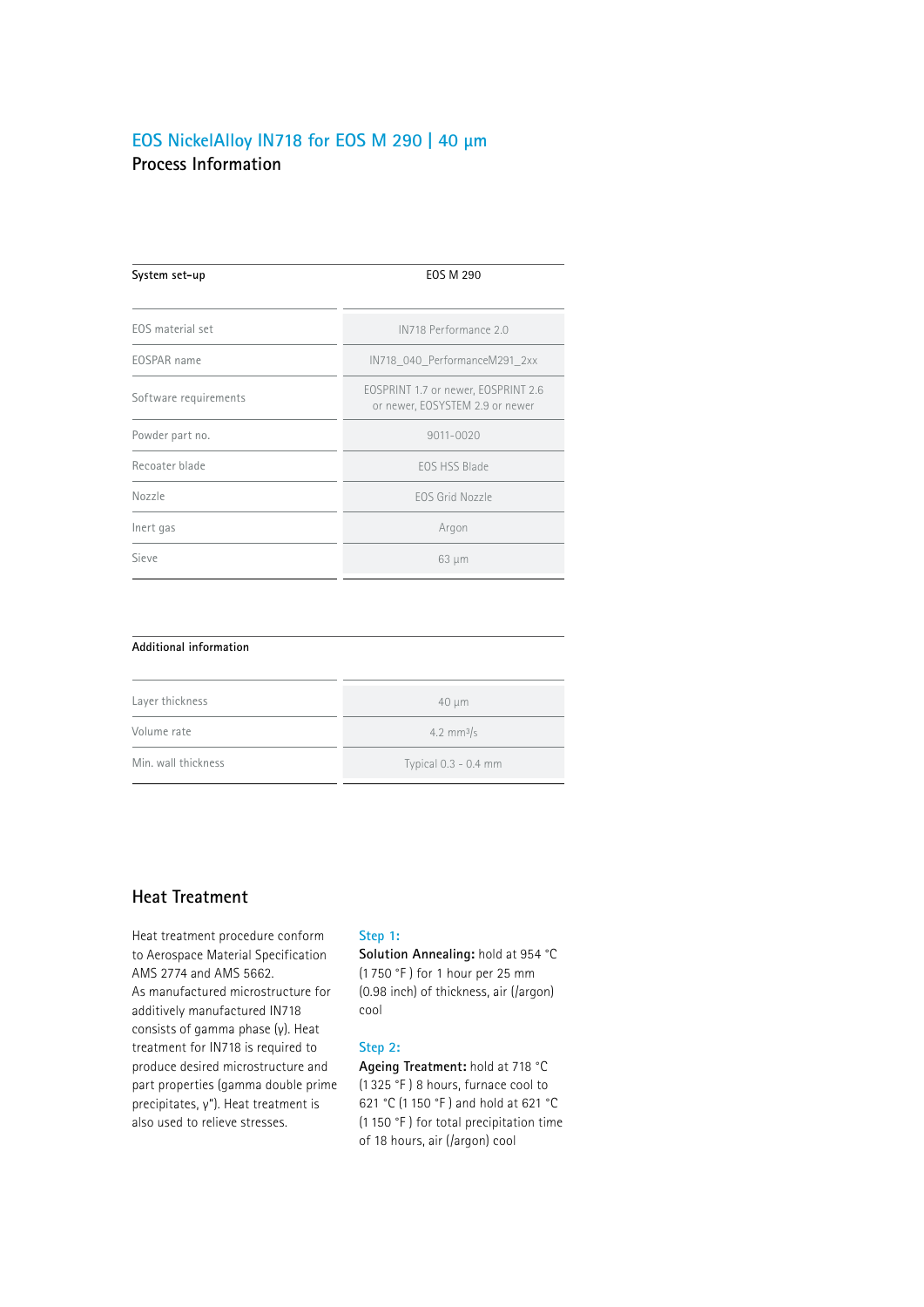

## **Chemical and Physical Properties of Parts**



*Heat treated microstructure. Etched according to ASTM E407-07.*

| <b>Defects</b>            | Result            | Number of samples |  |
|---------------------------|-------------------|-------------------|--|
| Average defect percentage | $0.03\%$          | 10                |  |
| Density, ISO3369          | Result            | Number of samples |  |
| Average density           | min 8.15 $q/cm^3$ | 10                |  |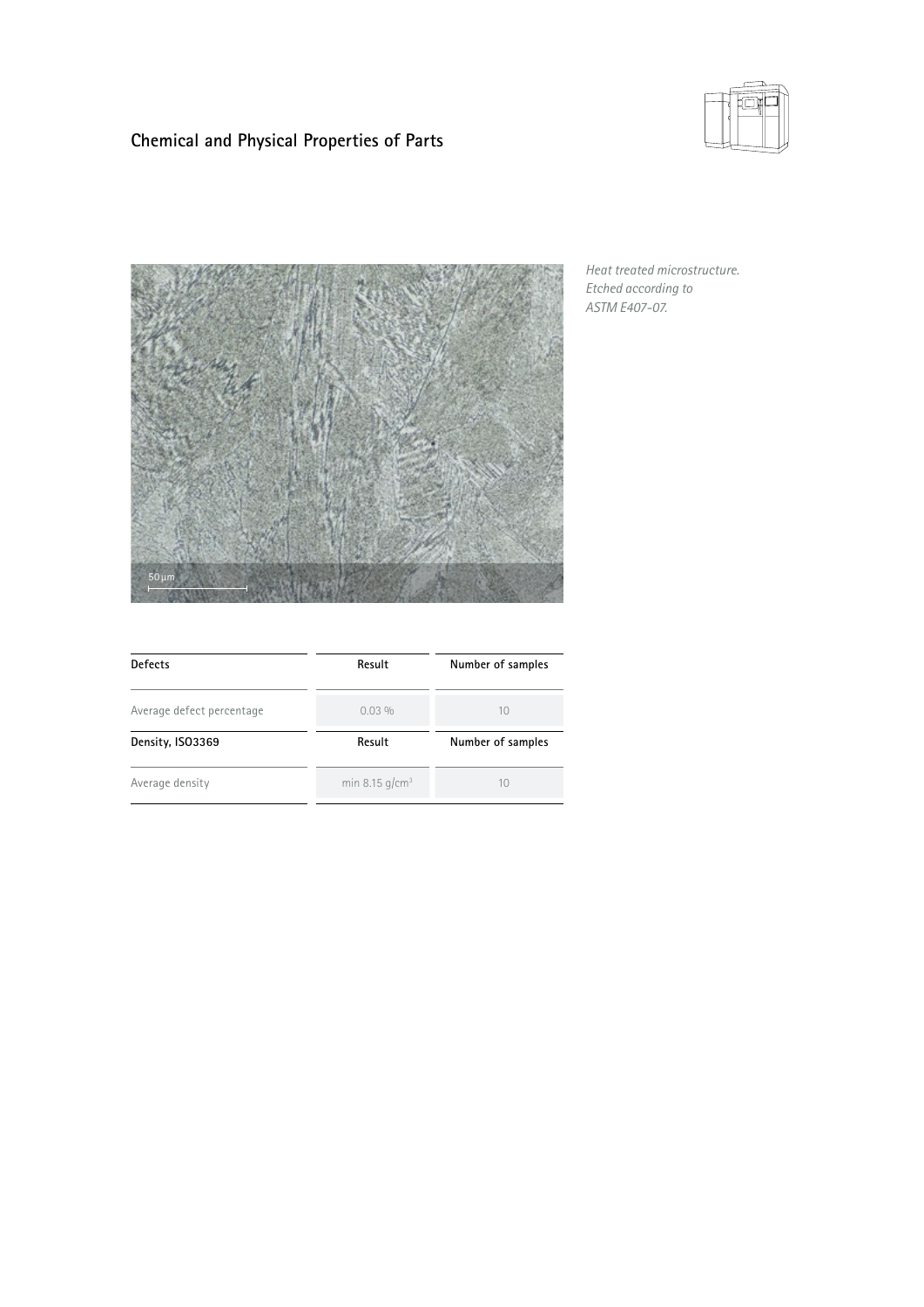

## **Mechanical Properties in Heat Treated State**

|                | Tensile properties heat treated<br>(acc. AMS 2774 and AMS 5662) |                                           |                                          |                                  |                                                         |
|----------------|-----------------------------------------------------------------|-------------------------------------------|------------------------------------------|----------------------------------|---------------------------------------------------------|
|                |                                                                 | Yield strength<br>R <sub>p0.2</sub> [MPa] | Tensile strength<br>R <sub>m</sub> [MPa] | Elongation at break A<br>$[0/0]$ | Number of<br>samples                                    |
| Vertical       |                                                                 | 1145                                      | 1375                                     | 17                               | 54                                                      |
| Horizontal     |                                                                 | 1240                                      | 1505                                     | 12                               | 26                                                      |
|                | Hardness as per ISO 6508-1                                      |                                           | Hardness as per DIN EN ISO 6506-1:2014   |                                  |                                                         |
| Hardness, HRC  |                                                                 | 47                                        | Hardness, HB                             | 466                              |                                                         |
|                | Number of samples                                               | 45                                        | Number of samples                        | 10                               |                                                         |
|                |                                                                 |                                           |                                          | Vertical                         | Horizontal - AMS 5662                                   |
| Strength [Mpa] | 1600<br>1500<br>1400<br>1300<br>1200<br>1100<br>1000            | 1240<br>1145<br>1034 MPa                  | 1505<br>1375<br>1276 MPa<br>1241 MPa     | 17<br>12<br>12 %<br>$6\%$        | 24%<br>20%<br>Elongation [%]<br>16%<br>12%<br>8 %<br>4% |

*\* T90: Tolerance intervals provide upper and lower bounds where 90 % of the population falls with 95 % confidence. Tolerance intervals are based on validation data / QA statistics and are not directly transferrable to other systems.*

|  |  |  | Tensile properties as manufactured |
|--|--|--|------------------------------------|
|--|--|--|------------------------------------|

|            | Yield strength<br>$R_{p0.2}$ [MPa] | Tensile strength<br>$R_m$ [MPa] | Elongation at break $A$ [%] | Number<br>of samples |
|------------|------------------------------------|---------------------------------|-----------------------------|----------------------|
| Vertical   | 650                                | 970                             | 32                          | $\uparrow$           |
| Horizontal | 800                                | 1090                            | 25                          | 36                   |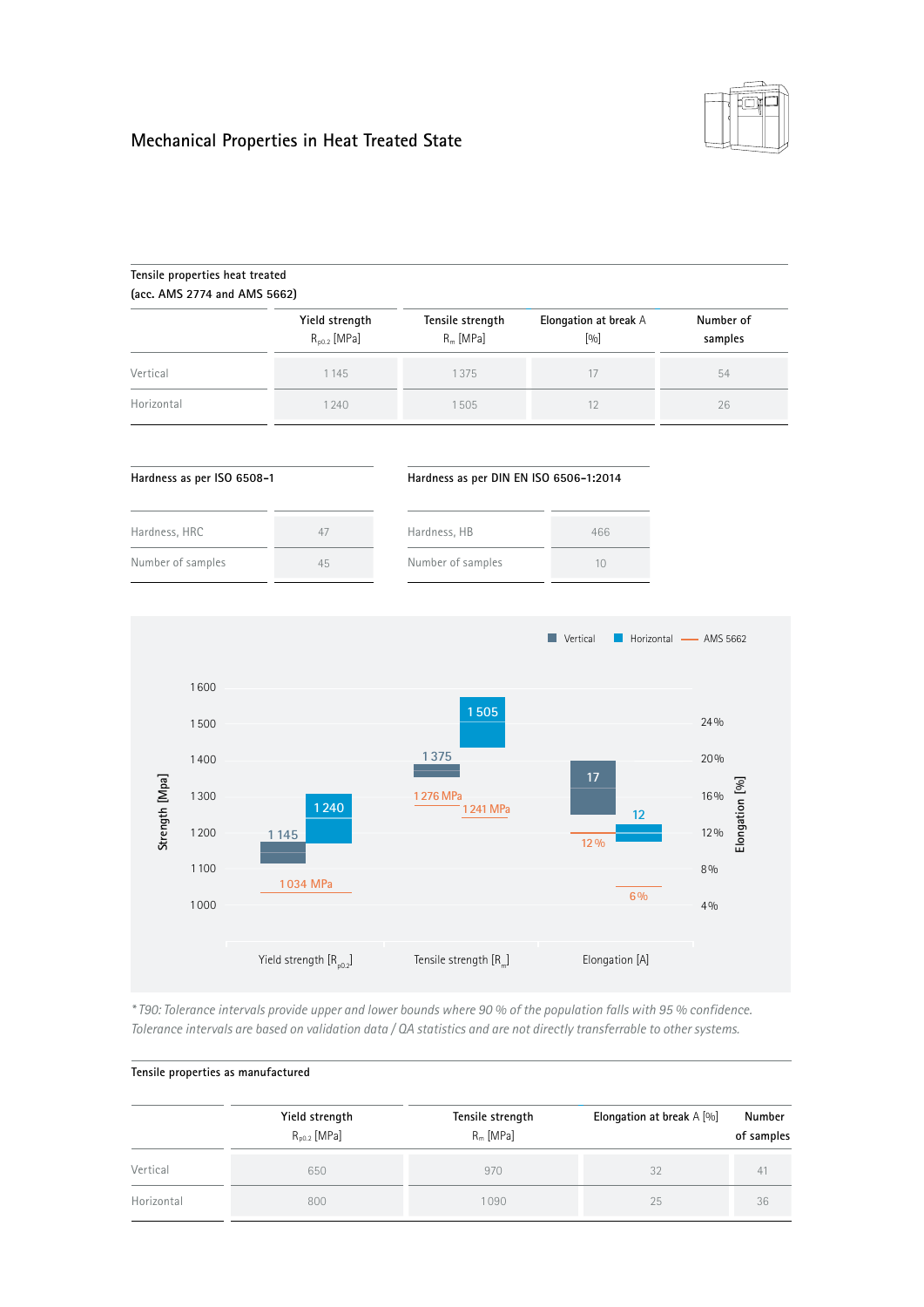

#### **Coefficient of Thermal Expansion ASTM E228-17**

| Temperature |  | $-25-100 °C$ $-25-200 °C$ $-25-300 °C$ $-25-400 °C$ $-25-500 °C$ $-25-600 °C$ $-25-700 °C$                             |  |  |
|-------------|--|------------------------------------------------------------------------------------------------------------------------|--|--|
| <b>CTE</b>  |  | $13.1*10^{-6}/K$ $13.7*10^{-6}/K$ $14.1*10^{-6}/K$ $14.4*10^{-6}/K$ $14.7*10^{-6}/K$ $15.0*10^{-6}/K$ $15.5*10^{-6}/K$ |  |  |

## **Surface Roughness**

| Horizontal surface | As-manufactured Sa 4.5 µm                        | Shot Peened Sa 3.8 µm |
|--------------------|--------------------------------------------------|-----------------------|
|                    | Vertical and angled surfaces according to figure |                       |



*The surface quality was characterized by optical measurement method according to internal procedure. The 90 degree angle corresponds to vertical surface.*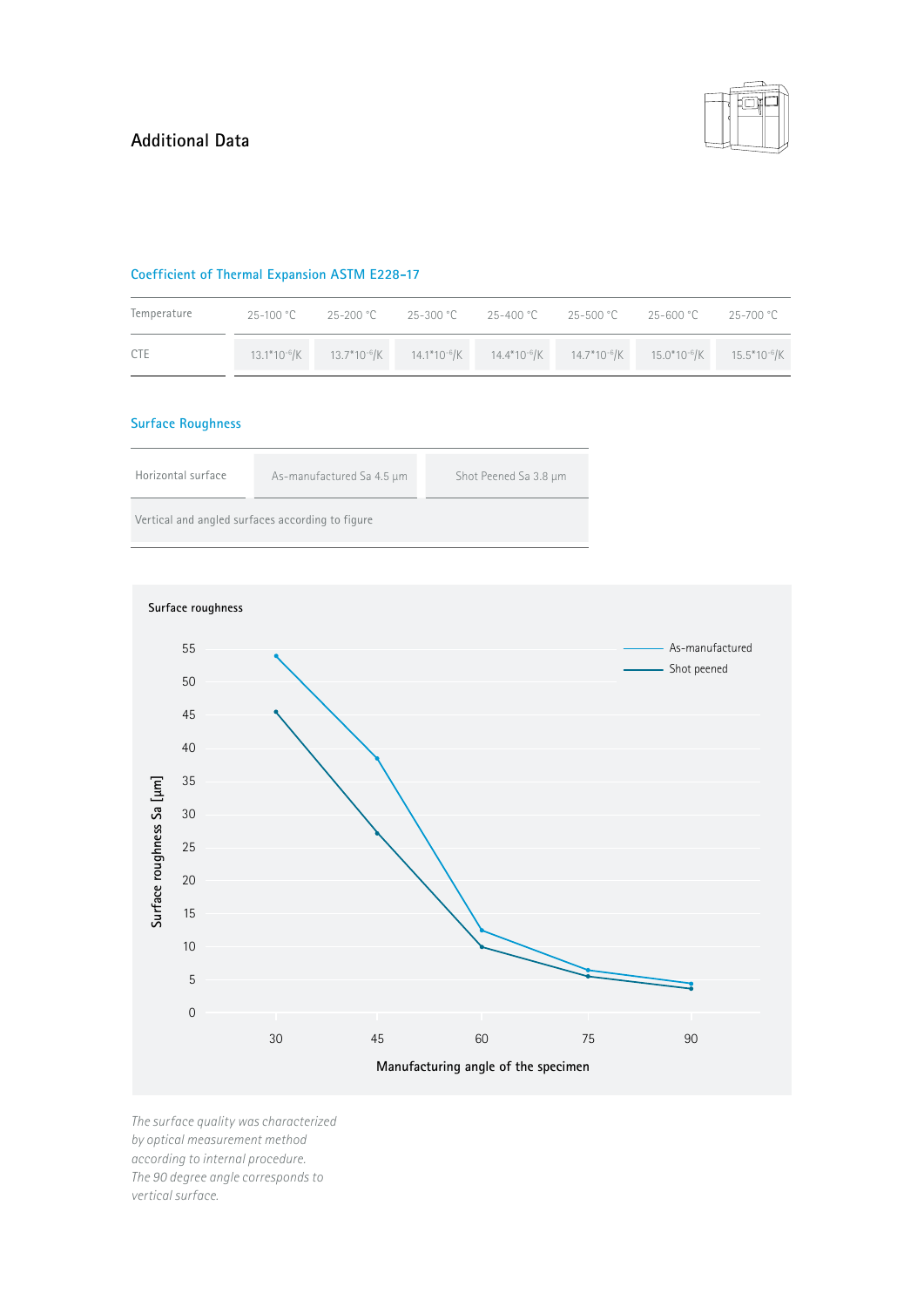



# EOS NickelAlloy IN718 **for EOS M 300-4 | 40 µm**

Process Information Heat Treatment Physical Part Properties Mechanical Properties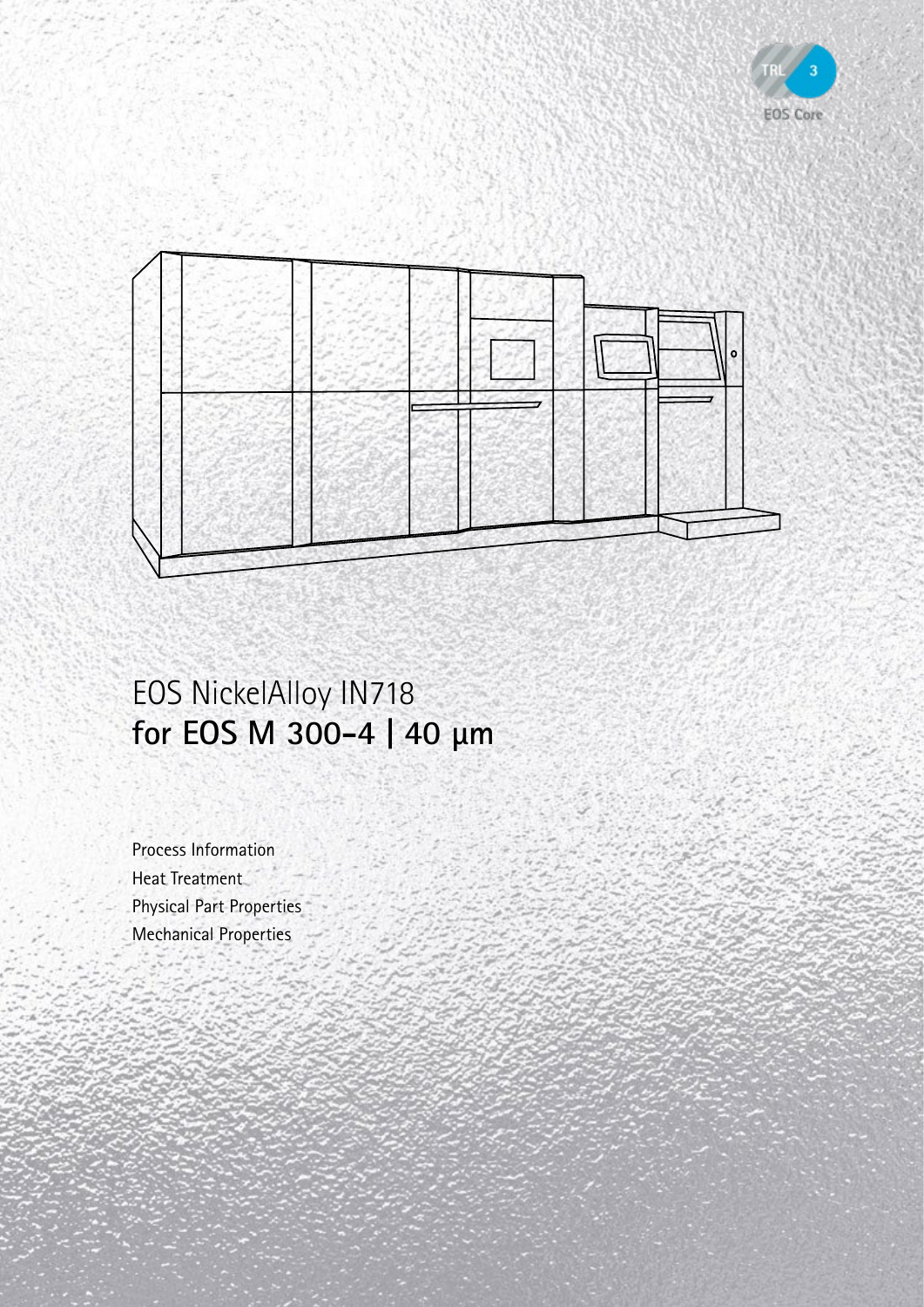## **Process Information EOS NickelAlloy IN718 for EOS M 300-4 | 40 µm**

| System set-up          | EOS M 300-4                                      |
|------------------------|--------------------------------------------------|
| EOS material set       | IN718 40um M300-4                                |
| EOSPAR name            | IN718_040_CoreM304 1.X                           |
| Software requirements  | EOSPRINT 2.9 or newer.<br>FOSYSTEM 2.12 or newer |
| Powder part no.        | 9011-0020                                        |
| Recoater blade         | EOS HSS Blade, two-sided recoating               |
| Inert gas              | Argon                                            |
| Sieve                  | 63 µm                                            |
| Additional information |                                                  |
| Layer thickness        | 40 µm                                            |
| Volume rate            | up to $4 \times 4.2$ mm <sup>3</sup> /s          |

## **Heat Treatment**

Heat treatment procedure conform to Aerospace Material Specification AMS 2774 and AMS 5662. As manufactured microstructure for additively manufactured IN718 consists of gamma phase (γ). Heat treatment for IN718 is required to produce desired microstructure and part properties (gamma double prime precipitates, γ"). Heat treatment is also used to relieve stresses.

#### **Step 1:**

**Solution Annealing:** hold at 954 °C (1 750 °F ) for 1 hour per 25 mm (0.98 inch) of thickness, air (/argon) cool

#### **Step 2:**

**Ageing Treatment:** hold at 718 °C (1 325 °F ) 8 hours, furnace cool to 621 °C (1 150 °F ) and hold at 621 °C (1 150 °F ) for total precipitation time of 18 hours, air (/argon) cool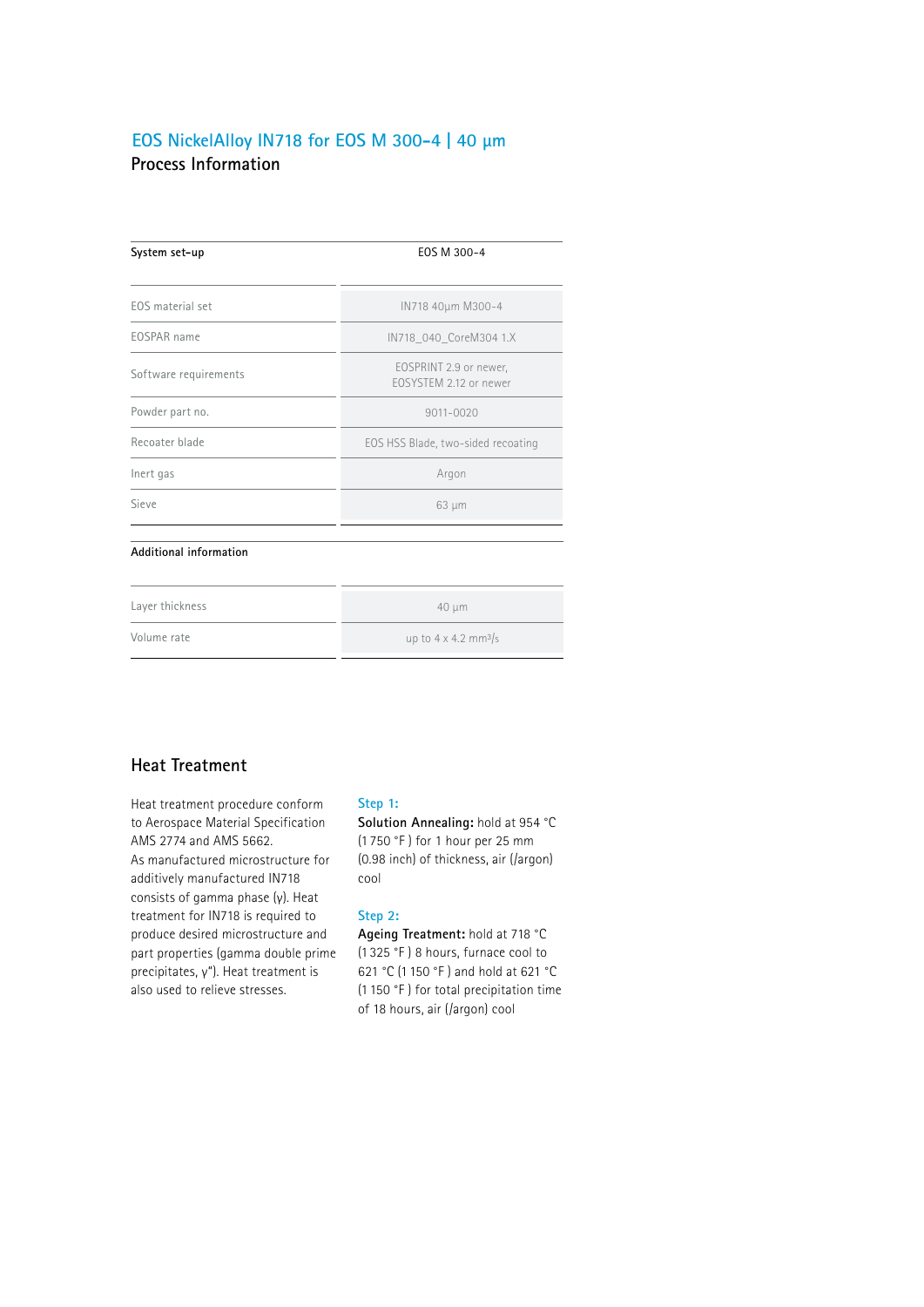

## **Chemical and Physical Properties of Parts**

| <b>Defects</b>            | Result        | Number of samples |  |
|---------------------------|---------------|-------------------|--|
| Average defect percentage | < 0.05        | 64                |  |
| Max. pore size            | $< 100 \mu m$ | 64                |  |

## **Mechanical Properties**

| Typical part properties       | Yield strength<br>$R_{p0.2}$ [MPa] | Tensile strength<br>$R_m$ [MPa] | Elongation at break<br>A[%] | Number of samples |
|-------------------------------|------------------------------------|---------------------------------|-----------------------------|-------------------|
| As manufactured<br>vertical   | 634                                | 957                             | 36                          | 158               |
| As manufactured<br>horizontal | 796                                | 1092                            | 27                          | 62                |
| Heat treated<br>vertical      | 1 1 4 1                            | 1370                            | 20                          | 159               |
| Heat treated<br>horizontal    | 1267                               | 1531                            | 15                          | 44                |

*Mechanical properties tested according to EN ISO 6892-1 B10. The values in the table are average values. Heat treatment procedure in accordance with AMS 5662.*

#### **Layout of test job**

Part properties based on 2 test jobs each for the as manufactured and heat treated data.

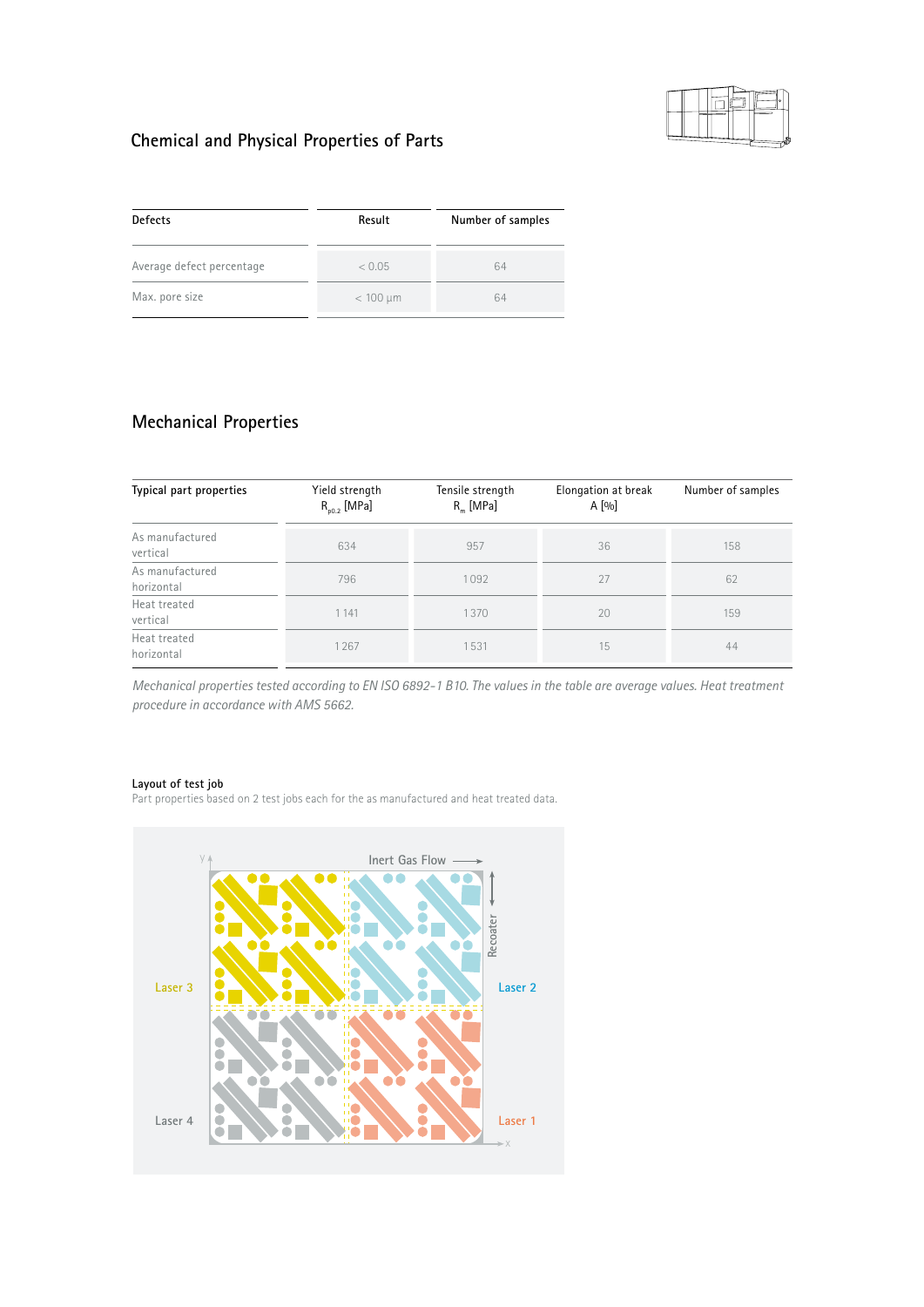



# EOS NickelAlloy IN718 **for EOS M 400-4 | 40 µm HiPro**

Process Information Heat Treatment Physical Part Properties Mechanical Properties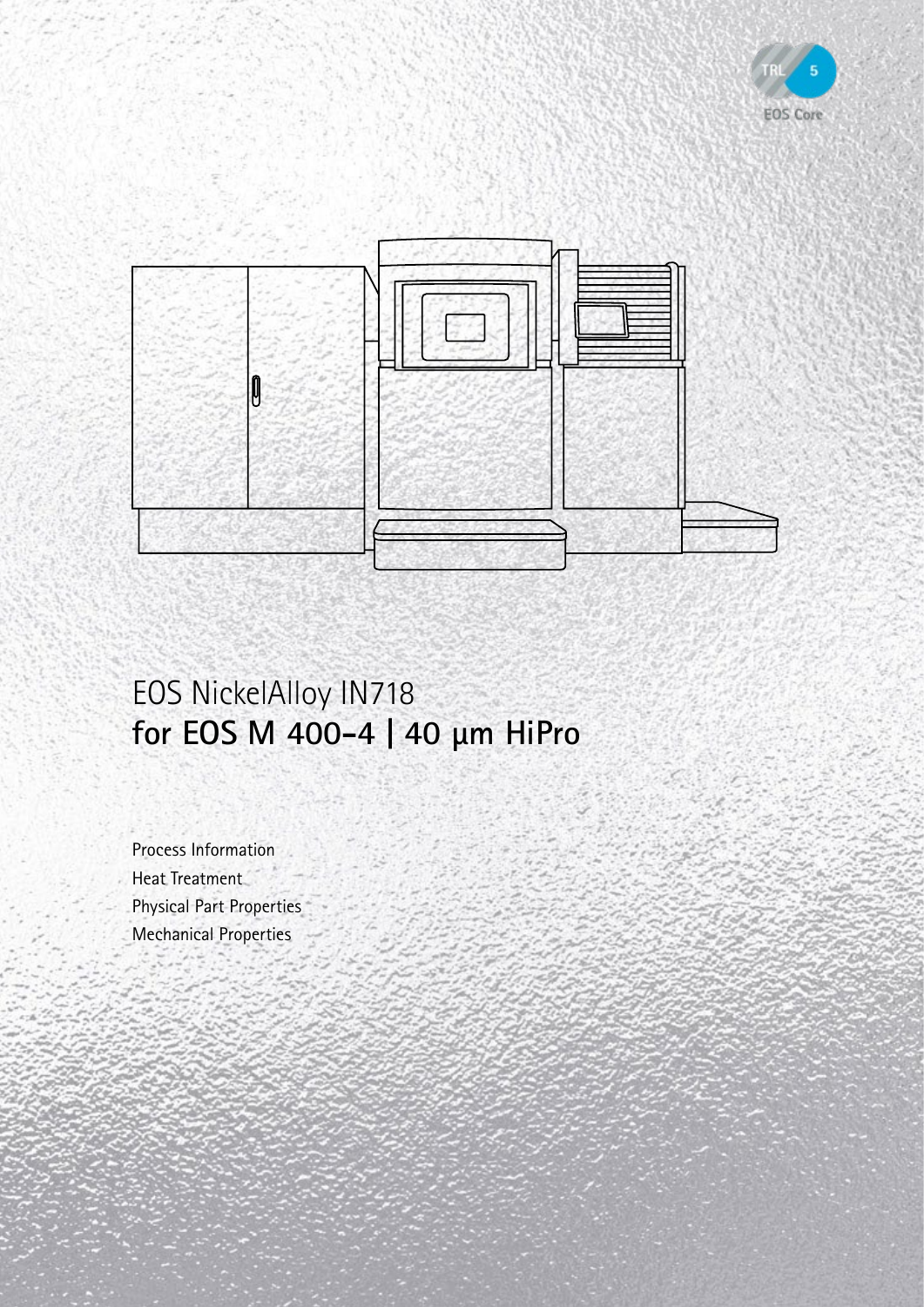### **EOS NickelAlloy IN718 for EOS M 400-4 | 40 µm HiPro**

### **Process Information**

This process parameter includes two variations of the exposure set: the first one provides better productivity while the second one is optimized for enabling supportless manufacturing.

| System set-up         | EOS M 400-4                                       |  |  |  |
|-----------------------|---------------------------------------------------|--|--|--|
| EOS material set      | IN718 HiPro M400-4                                |  |  |  |
| EOSPAR name           | IN718 040 M404 100                                |  |  |  |
| Software requirements | EOSPRINT 2.11 or newer,<br>FOSYSTEM 2.15 or newer |  |  |  |
| Powder part no.       | 9011-0020                                         |  |  |  |
| Recoater blade        | FOS HSS Blade                                     |  |  |  |
| Nozzle                | Aerospike V2                                      |  |  |  |
| Inert gas             | Argon                                             |  |  |  |
| Sieve                 | $63 \mu m$                                        |  |  |  |

| Additional information |                                   |  |  |  |
|------------------------|-----------------------------------|--|--|--|
| Layer thickness        | $40 \mu m$                        |  |  |  |
| Volume rate            | $4 \times 5.2$ mm <sup>3</sup> /s |  |  |  |
| Min. wall thickness    | Typical 0.3 - 0.4 mm              |  |  |  |

### **Heat Treatment**

Heat treatment procedure conform to Aerospace Material Specification AMS 2774 and AMS 5662. As manufactured microstructure for additively manufactured IN718 consists of gamma phase (γ). Heat treatment for IN718 is required to produce desired microstructure and part properties (gamma double prime precipitates, γ"). Heat treatment is also used to relieve stresses.

#### **Step 1:**

**Solution Annealing:** hold at 954 °C (1 750 °F ) for 1 hour per 25 mm (0.98 inch) of thickness, air (/argon) cool

#### **Step 2:**

**Ageing Treatment:** hold at 718 °C (1 325 °F ) 8 hours, furnace cool to 621 °C (1 150 °F ) and hold at 621 °C (1 150 °F ) for total precipitation time of 18 hours, air (/argon) cool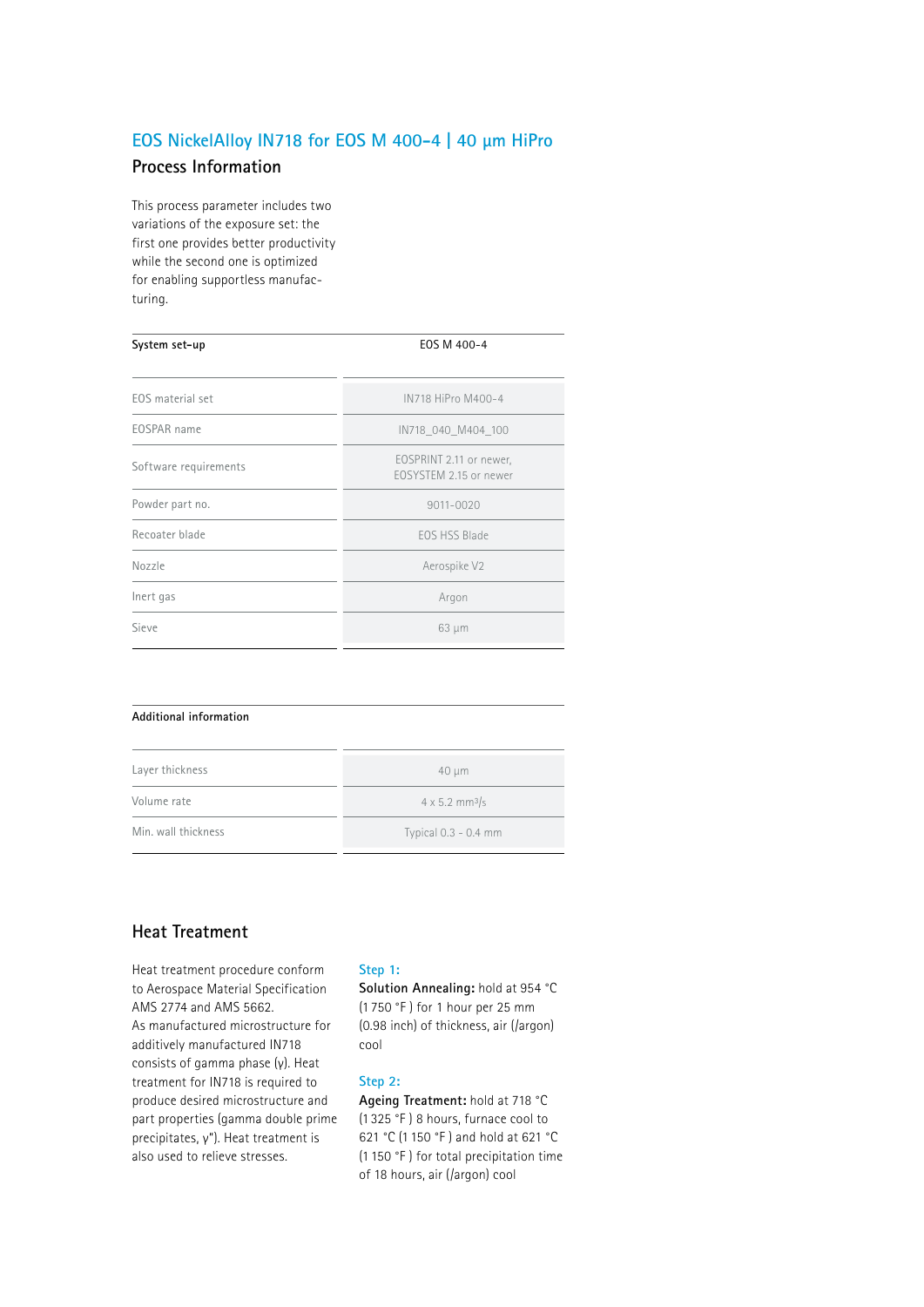## **Chemical and Physical Properties of Parts**





*Heat treated microstructure. Etched with Kalling's II etchant.*

| Defects                   | Result            | Number of samples<br>10<br>Number of samples |  |
|---------------------------|-------------------|----------------------------------------------|--|
| Average defect percentage | 0.01              |                                              |  |
| Density, ISO3369          | Result            |                                              |  |
| Average density           | min 8.15 $q/cm^3$ | <b>NA</b>                                    |  |

## **Mechanical Properties**

| Typical part properties       | Yield strength<br>$R_{p0.2}$ [MPa] | Tensile strength<br>$R_{m}$ [MPa] | Elongation at break<br>A[%] | Number of samples |
|-------------------------------|------------------------------------|-----------------------------------|-----------------------------|-------------------|
| As manufactured<br>vertical   | 643                                | 979                               | 29                          | 14                |
| As manufactured<br>horizontal | 775                                | 1062                              | 26                          | 14                |
| Heat treated<br>vertical      | 1 1 7 0                            | 1410                              | 13                          | 33                |
| Heat treated<br>horizontal    | 1240                               | 1490                              | 14                          | 28                |